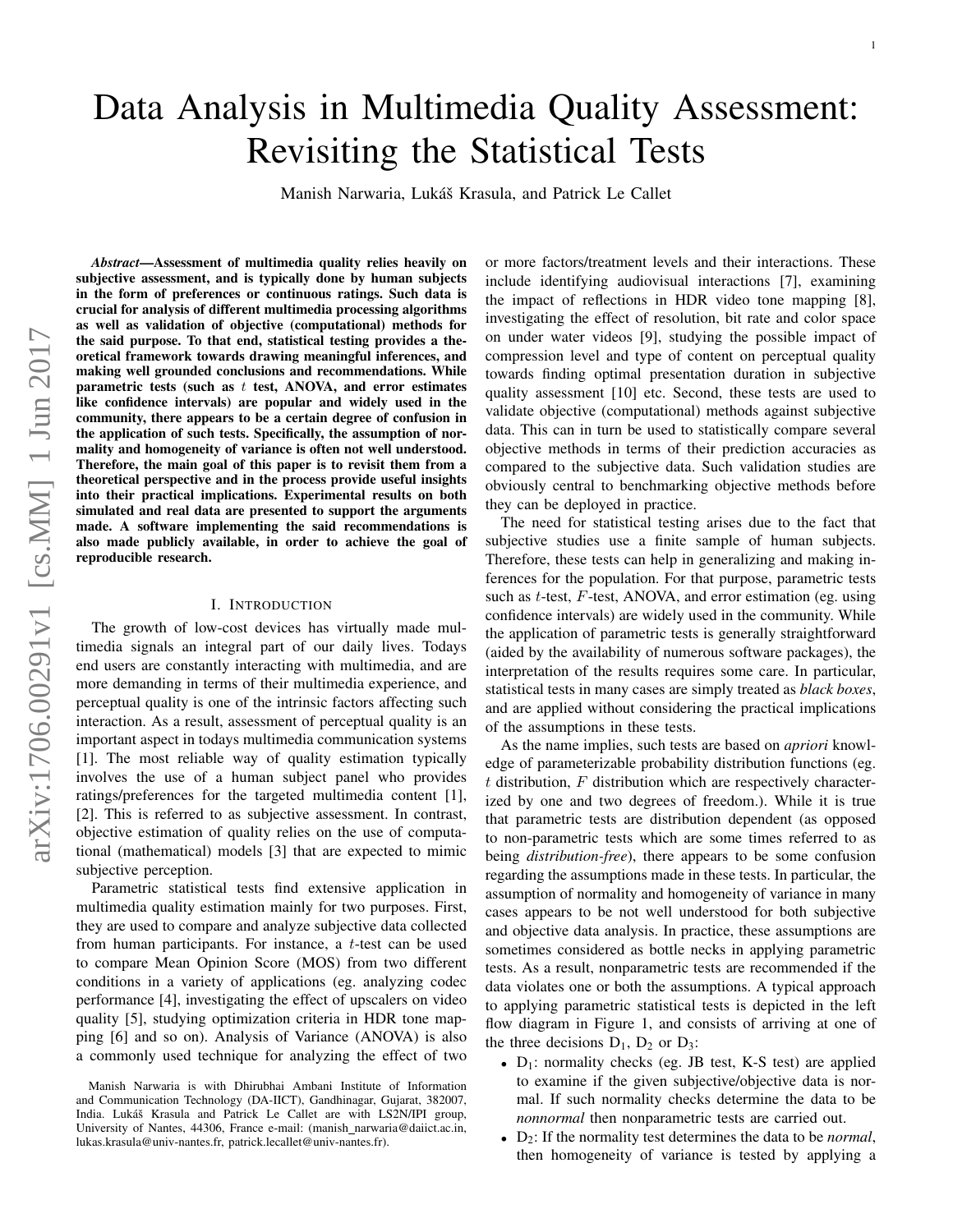

Fig. 1: Typical procedure of applying parametric tests (the left flow chart) and the recommended approach (right flow diagram). The drawbacks associated with making decisions  $D_1$ ,  $D_2$  or  $D_3$  are discussed in sections II and III. Figure best viewed in color.

test of variance (eg. Levene's test,  $F$  test etc). If the groups/samples do not satisfy the said assumption then modified tests (eg. unpooled  $t$  test) are applied which do not use pooled variance in computing the test statistic.

•  $D_3$ : If the data satisfies both assumptions of normality and homogeneity of variance then the usual  $t$  test or ANOVA (which employ pooled variance) are applied.

In this paper, we seek to draw attention to few drawbacks associated with such decisions. Specifically, we revisit theoretical formulations and the resultant practical implications to highlight shortcomings and recommend alternative approach (right flow diagram in Figure 1) in the light of the said assumptions. We emphasize that these assumptions should not be viewed as constraints or bottle necks in the application of parametric tests. Instead these should be carefully considered and understood in the context of their practical implications. Subsequently, we provide a set of recommendations to ameliorate some of the drawbacks that may stem from either wrong interpretation or application of the said assumptions in parametric testing. A software implementing the said recommendations is also made publicly available<sup>∗</sup> , in order to achieve the goal of reproducible research.

The remainder of the paper is organized as follows. In section II we analyze the distributional assumptions in parametric test. Section III provides an analysis of the assumption of homogeneity of variance. Section IV points out the practical implications in the context of multimedia quality assessment. In section V we present the experimental results and analysis while Section VI lists a set of recommendations towards proper use of parametric testing in the context of the said assumptions. We provide concluding thoughts in section VII.

# II. REVISITING DISTRIBUTIONAL ASSUMPTIONS IN PARAMETRIC TESTS

Parametric tests require certain assumptions including the assumption of normality, homogeneity of variance and data independence. As highlighted in left flow diagram in Figure 1, normality checks have usually been applied on subjective or objective data [2], [3], [4], [11]. Such use of normality checks indicates that the assumption of normality is, in many cases, misunderstood to be applicable on the data for which statistical tests are to be carried out. This is, however, incorrect in the light of the fact that all parametric tests essentially work by locating the observed test statistic on a known probability distribution function. Then, depending on the desired significance level and the location of test statistic, one typically accepts or rejects the null hypothesis. For example, in t-test, the t-statistic is first computed from the observed sample. This  $t$ -statistic is then compared with values from a t-distribution (corresponding to the particular degrees of freedom). In other words, the computed test statistic  $(t$ -statistic,  $F$ -statistic etc.) is assumed to follow the corresponding distribution (*t*-distribution in  $t$ test, F-distribution in F-test and ANOVA etc.).

Thus, the more appropriate question to be asked in parametric testing is whether the test statistic follows the assumed distribution (rather than the data being normally distributed). The answer to such question requires that the subjective (or objective) test be repeated for a large number of times, each time using a different sample (both in terms of human subjects and content). Then, in each instance, the test statistic can be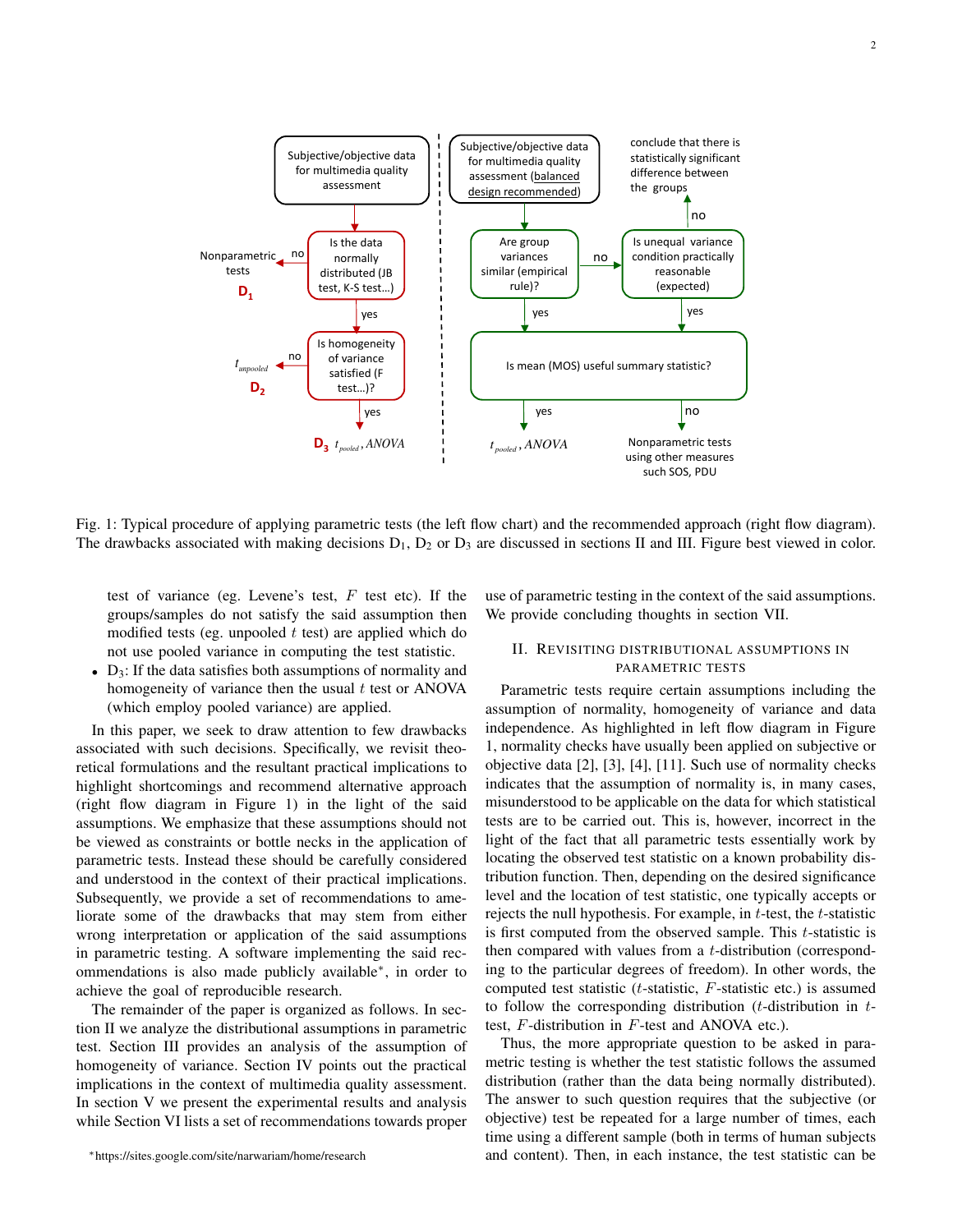computed to obtain its sampling distribution. This process is, however, neither practical for obvious reasons nor desirable. Instead, one can rely on the fundamental central limit theorem (CLT). Informally, the CLT states that the sampling distribution of the arithmetic mean (and sum) will approach a normal distribution as the sample size increases, regardless of the underlying population distribution [12]. It is due to this result that the test statistic in parametric tests are guaranteed to follow the assumed distribution, provided that the sample size is large enough (approaching infinity in theory).

We begin by considering two populations  $p_1$  and  $p_2$  with means  $\mu_1$  and  $\mu_2$  and variances  $\sigma_1^2$  and  $\sigma_2^2$ , respectively. In the context of multimedia quality assessment, these populations will typically represent the collection of subjective (or objective) opinion scores for two conditions (eg. subjective or objective quality scores for two profiles of a video codec, indivudual quality scores for audiovisual content corresponding to two parameter settings, quality scores for content rendered by two depth image based rendering methods, individual quality scores for two tonemapped HDR videos and so on) for which we need to compare mean quality scores i.e.  $\mu_1$  and  $\mu_2$ . Assume that  $p_1$  and  $p_2$  are sampled i.e. subjective or objective assessment is actually performed on a set of content using a sample of human subjects or using objective methods. Let the corresponding samples be denoted by  $x_1 = [x_{11}, ..., x_{1n_1}]$  and  $\mathbf{x_2} = [x_{21},...,x_{2n_2}]$  where  $n_1$  and  $n_2$  are the sample sizes, and the sample observations are assumed to be independent and identically distributed (iid) random variables. Note that there are no assumptions regarding the distribution of either the populations ( $p_1$  and  $p_2$ ) or corresponding samples ( $x_1$ ) and  $x_2$ ).

## *A. Sampling distribution of test statistic in* t*-test*

Let  $\overline{x}_1$ ,  $\overline{x}_2$  and  $s_1^2$ ,  $s_2^2$  denote the sample means and variances, respectively. Then the goal of the analysis is to infer if  $\mu_1 = \mu_2$  (the *null* hypothesis) or not. To that end, one can employ the  $t$ -test. To define the  $t$ -statistic, we use the result from the CLT i.e.

$$
\overline{x}_1 \sim N\left(\mu_1, \frac{\sigma_1}{\sqrt{n_1}}\right)
$$
 and  $\overline{x}_2 \sim N\left(\mu_2, \frac{\sigma_2}{\sqrt{n_2}}\right)$  (1)

Then, the difference between the samples means will also be normally distributed i.e.

$$
\overline{x}_1 - \overline{x}_2 \sim N\left(\mu_1 - \mu_2, \sqrt{\frac{\sigma_1^2}{n_1} + \frac{\sigma_2^2}{n_2}}\right)
$$
 (2)

By standardization, we have

$$
\frac{\overline{x}_1 - \overline{x}_2 - (\mu_1 - \mu_2)}{\sqrt{\frac{\sigma_1^2}{n_1} + \frac{\sigma_2^2}{n_2}}} \sim N(0, 1)
$$
\n(3)

Note that in eq. (3) only the numerator is a random variable while the denominator is constant. However, in practice, the population variance is generally not known. We therefore need to use sample variance as an *unbiased estimator* of the population variance. To proceed further, we consider two cases for defining the *null* hypothesis.

*1) Case 1: Samples drawn from same population:* We can define the *null* hypothesis as  $H_0$ : the two samples are taken from the same population. This implies that not only are we assuming the population means to be equal but other population parameters including variances are equal. Thus, we have  $\mu_1 = \mu_2$  and  $\sigma_1^2 = \sigma_2^2 = \sigma^2$  (say). In order to obtain a more accurate estimate of the (common) population variance, we can employ the pooled variance  $s_p^2$  which is defined as

$$
s_p^2 = \frac{s_1^2(n_1 - 1) + s_2^2(n_2 - 1)}{(n_1 - 1) + (n_2 - 1)}
$$
(4)

Thus, under  $H_0$ , the denominator in eq. (3) can be modified accordingly and the t-statistic defined as

$$
t_{pooled} = \frac{\overline{x}_1 - \overline{x}_2}{s_p \sqrt{\frac{1}{n_1} + \frac{1}{n_2}}}, df_{pooled} = n_1 + n_2 - 2
$$
 (5)

With the said modification, the reader will now note that the denominator in eq. (5) is also a random variable, unlike eq. (3) where it was a constant. Thus,  $t_{pooled}$  is a ratio of two random variables. The numerator is the difference of two independent normally distributed random variables  $(\overline{x}_1)$ and  $\bar{x}_2$ ), and will therefore be normally distributed [13]. Further, the squared denominator will be equal to  $\frac{s_p^2}{n_1} + \frac{s_p^2}{n_2}$ which denotes the variance of the said normal distribution in the numerator. Hence, the denominator in eq. (5) will be chi-squared distributed [13]. Accordingly, the test statistic  $t_{pooled}$  is characterized by the ratio of normally and square root of chi-squared distributed variables. It will therefore be approximately<sup>†</sup> distributed according to the t-distribution [13] with  $df_{pooled} = n_1 + n_2 - 2$  degrees of freedom, and this will be irrespective of the distribution of either the populations  $(p_1)$ and  $p_2$ ) or corresponding samples  $(x_1 \text{ and } x_2)$ .

*2) Case 2: Samples drawn from two different populations with same population mean:* In the second case, we assume that the two samples have been drawn from two different populations with same population mean i.e.  $\mu_1 = \mu_2$  (but  $\sigma_1^2 \neq \sigma_2^2$ ). Hence, other population parameters such as variance or any other statistic need not be equal. Then, we can use sample variances as an estimate of the two population variances, and under the assumption of the *null* hypothesis, eq. (3) can be modified to obtain the following test statistic

$$
t_{unpooled} = \frac{\overline{x}_1 - \overline{x}_2}{\sqrt{\frac{s_1^2}{n_1} + \frac{s_2^2}{n_2}}}, \, df_{unpooled} = \frac{\left(\frac{\sigma_1^2}{n_1} + \frac{\sigma_2^2}{n_2}\right)^2}{\frac{\sigma_1^4}{n_1^2(n_1 - 1)} + \frac{\sigma_2^4}{n_2^2(n_2 - 1)}}\tag{6}
$$

In practice, we use  $s_1^2$  and  $s_2^2$  to compute  $df_{unpooled}$  in eq. (6) because  $\sigma_1^2$  and  $\sigma_2^2$  are not known. We will discuss the two cases in section III.

<sup>†</sup> In theory, the sample size should tend to infinity for the sample means to be normally distributed according to CLT. However, in practice, smaller samples sizes allow us to approximate the assumption of normality, regardless of population or sample distribution.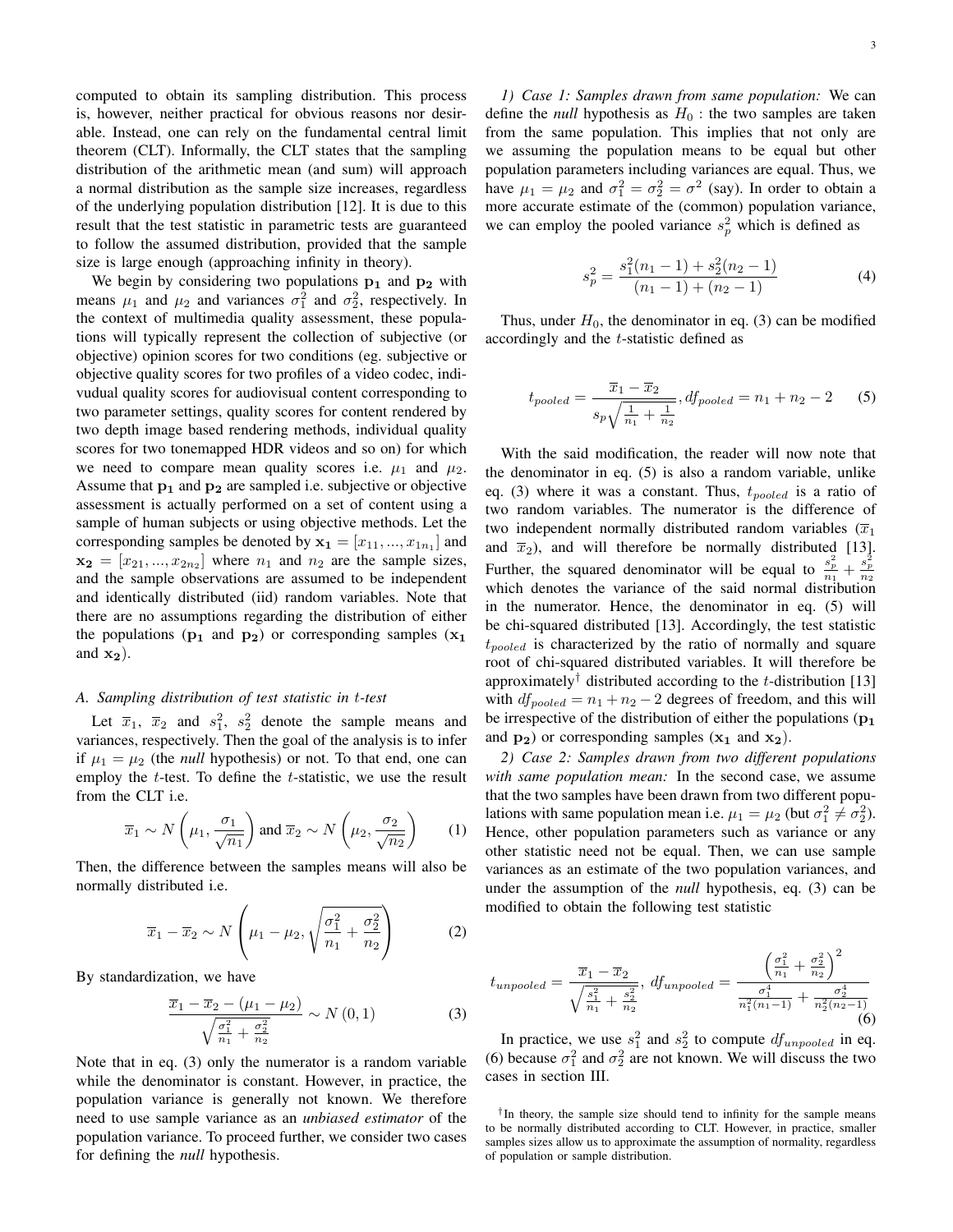## *B. The case of ANOVA and* F*-test*

The sampling distribution of the test statistic  $(F)$  in  $F$ test (ANOVA also relies on  $F$ -test) is assumed to follow the  $F$ -distribution [13]. It can be shown that this assumption is valid irrespective of the data distribution with the same caveat concerning the CLT mentioned in the previous sub-section.

Before doing that, we assume that there are  $k$  groups each with  $n_i$  observations (let the total number of observations be denoted by  $M = \sum$ k  $i=1$  $n_i$ ), and define the following: mean  $\overline{x}_i$ of  $i^{th}$  group, grand mean  $\overline{X}$  and variance  $s_i^2$  of the  $i^{th}$  group as

$$
\overline{x}_{i} = \frac{\sum_{j=1}^{n_{i}} x_{ij}}{n_{i}}, s_{i}^{2} = \frac{\sum_{j=1}^{n_{i}} (x_{ij} - \overline{x}_{i})^{2}}{n_{i}}, \overline{X} = \frac{\sum_{i=1}^{k} \sum_{j=1}^{n_{i}} x_{ij}}{\sum_{i=1}^{k} n_{i}} \tag{7}
$$

The F-statistic in ANOVA is defined as the ratio of intergroup (i.e. between groups) and intra-group (i.e. within each group) variations. We denote these quantities by  $SS_B$  and  $SS_W$ , respectively, with the corresponding degrees of freedom being  $df_B$  and  $df_W$ . Then, the F-statistic is computed as

$$
F = \frac{SS_B/df_B}{SS_W/df_W} = \frac{\sum_{i=1}^{k} n_i (\overline{x}_i - \overline{X})^2 / (k-1)}{\sum_{i=1}^{k} \sum_{j=1}^{n_i} (x_{ij} - \overline{x}_i)^2 / (M-k)}
$$
(8)

By noting that the denominator in eq. (8) is essentially a weighted sum of individual group variances, we can view the F-statistic as

$$
F = \frac{\sum_{i=1}^{k} n_i (\overline{x}_i - \overline{X})^2 / (k-1)}{\frac{n_1 s_1^2 + n_2 s_2^2 + \dots + n_k s_k^2}{(n_1 - 1) + (n_2 - 1)\dots + (n_k - 1)}}
$$
(9)

One can see that the numerator in eq. (9) is squared difference of two normally distributed variables  $(\overline{x}_i \text{ and } \overline{X})$ , and will be thus chi-squared distributed. The denominator can be seen to be very similar to the pooled variance used in eq. (4), and will be chi-squared distributed following similar arguments. It follows that  $F$  is a ratio of two chi-squared distributed random variables which in turn implies that it will be approximately distributed according to the F-distribution (with  $k - 1$  and  $M - k$  degrees of freedom). Once again, this is independent of the distribution of the population or the groups, and only relies on the approximations related to sample size as required in the CLT.

#### *C. Data normality checks: are they required?*

As discussed in previous sub-sections, the CLT being a theoretical result only provides asymptotic approximation in that as sample size tends to infinity the sampling distribution of mean tends to be normally distributed, and this holds irrespective of the sample or population distribution [12]. Note that the CLT does not specify any sample size above which the said sampling distribution will be normal. In practice, smaller sample sizes are generally sufficient to allow reasonable approximations. For instance, in the context of subjective quality assessment, Ref. [14] recommends a minimum of 15 subjects while the authors in [15] suggested using at least 24 subjects for audiovisual quality measurement. Because the sampling distribution of mean is directly or indirectly used in computing the test statistics such as  $t$ ,  $F$  etc., there are no requirements of normality (or any other distribution) on the data to be analyzed. It is, therefore, not surprising that previous works [2], [16], [17] have noted that parametric tests such as ANOVA are *robust to non-normal data distributions*, and the focus on distributional assumptions in these tests is not required [18].

The second theoretical argument against the application of normality checks before conducting parametric tests is the inflation of Type I error probability. A commonly adopted strategy is to first check whether the given sample/data is normally distributed or not. To that end, normality tests such as the Kolmogorov-Smirnov (K-S) test, Jarque-Bera test, Shapiro-Wilk test etc. are popular. If the tests determine the given data is normally distributed then a parametric test is used. Otherwise, a non-parametric test is performed. As a result of this two-step process, there will be an increase in type I error probability. Assume that  $H_0^*$ : given data is normally distributed (the *null* hypothesis in a normality test) and  $H_0$  be the *null* hypothesis of the test that will follow. Then, the probability of rejecting  $H_0$  can be written as the sum of mutually exclusive events i.e.

$$
P(\text{reject } H_0) = P(\text{reject } H_0 \text{ and not reject } H_0^*)
$$
  
+
$$
P(\text{reject } H_0 \text{ and reject } H_0^*)
$$
 (10)

In the above equation the first expression on right hand side corresponds to the case of using a parametric test while the second expression corresponds to the use of a suitable nonparametric test. Because the critical regions corresponding to the parametric and non-parametric tests will be in general different, the resultant critical region which is a union of the critical regions of the individual tests is increased. Consequently, the probability<sup>‡</sup> to reject  $H_0$  (when it is true) is increased thereby increasing the probability of a type I error.

The third argument against the use of normality tests is the theoretical contradiction concerning the sample size. It is known that most normality tests, by definition, tend to reject the *null* hypothesis  $H_0^*$  (given data is normally distributed) as the sample size increases. For instance, in the JB test for normality, the test statistic value is directly proportional to the sample size. In other words, larger the sample size, it is more likely to be determined as non-normal. However, according to CLT, the approximation of normality of the sampling distribution of mean improves as the sample size increases. This leads to a contradiction between the requirement of data normality and the asymptotic behavior in the CLT.

<sup>&</sup>lt;sup>‡</sup>This probability value is not related to the p value of the significance test. Instead, it refers to the probability (over repeated trials) of making a type I error i.e. rejecting  $H_0$  when it is true.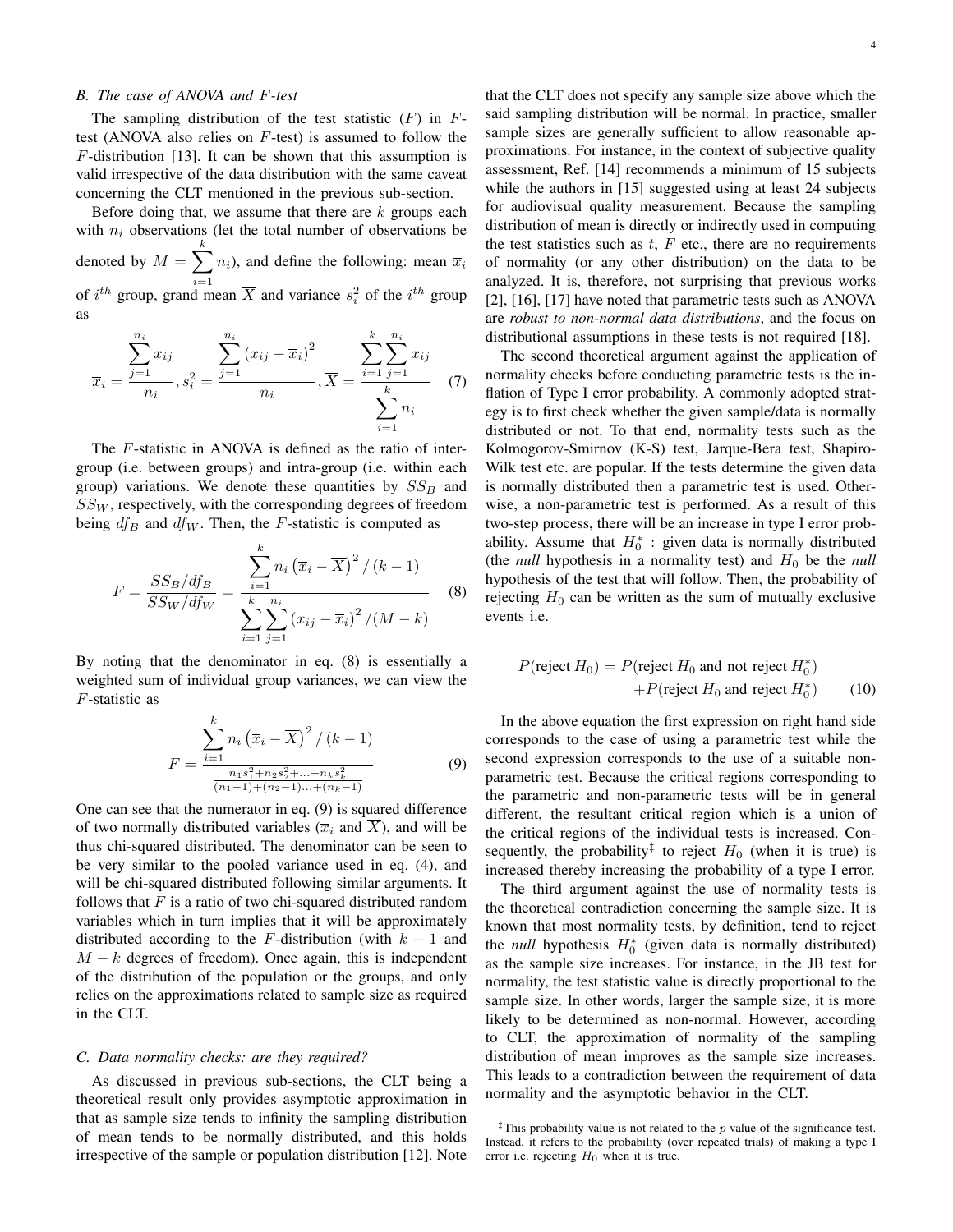While other methods such visual (eg. histogram visualization, normal probability plots) or those based on empirical rules (eg. if sample kurtosis is between 2-4, then the sample is deemed to be normally distributed) can overcome the limitations associated with the more formal normality tests, these are not required because it is the normality of sampling distribution of mean that is needed rather than the data being normal.

#### III. TO POOL OR NOT TO POOL?

In this section, we analyze the assumption of homogeneity of variance and point out the theoretical aspects that need to be considered in the context of this assumption. The relevant practical considerations will be discussed in the next section.

#### *A. Should homogeneity of variance be checked?*

As discussed in the previous section, the *null* hypothesis can be defined in two cases. For Case 1, we require the assumption of homogeneity of variance (i.e.  $\sigma_1^2 = \sigma_2^2$ ) and is applicable in the context of ANOVA (for more than two groups) and  $t_{pooled}$  (for two groups). Note that both the tests use an estimate of the pooled variance in order to compute the corresponding test statistic. On the other hand, Case 2 does not require homogeneity of variance and is applicable in defining the test statistic  $t_{unpooled}$ . Therefore,  $t_{unpooled}$  is widely used in statistical data analysis and has been included in many statistical packages such as SPSS. However, it can be noted that in general  $df_{unpooled} < df_{pooled}$  (except when  $\sigma_1^2 = \sigma_2^2$  and  $n_1 = n_2$ , in which case both are equal), and hence the use of  $t_{unpooled}$  will increase the probability of Type II error (i.e. the test will be more conservative). In light of this, a popular and seemingly logical strategy is to first conduct a preliminary test of variance based on which a decision to either use  $t_{pooled}$  (or ANOVA) or  $t_{unpooled}$  (if the test of variance leads to the conclusion that  $\sigma_1^2 \neq \sigma_2^2$ ).

Notice that this strategy, however, involves cascaded use of the given data in rejecting or accepting two hypotheses (one from test of variance and the other from the  $t$ -test). In other words, two significance tests are performed on the same data. As a consequence, the Type I error probability will be increased [13]. Suppose  $H_0^{**}$ :  $\sigma_1^2 = \sigma_2^2$  (the *null* hypothesis in a preliminary variance test for equality of population variances) and  $H_0$ :  $\mu_1 = \mu_2$  be (the *null* hypothesis for the t-test that will follow). Then, the probability of rejecting  $H_0$ in this case can be written as (similar to eq. 10) the sum of probability of rejecting  $H_0$  when  $H_0^{**}$  is not rejected and the probability of rejecting  $H_0$  when  $H_0^{**}$  is also rejected. Following the same arguments as in section II-C, the resultant critical region which is a union of the critical regions of the individual  $t$ -tests is increased thereby inflating the probability of Type I error.

Further, note from eq. (6) that the degrees of freedom for  $t_{unpooled}$  depends on population variances  $\sigma_1^2$  and  $\sigma_2^2$ , and will therefore be a random variable in case these are estimated from sample variances (which is practically the more likely case). As a result, its analysis, both theoretical and experimental is more complicated due to the fact that its distribution is not independent of sample variances [19]. Thus, the interest in  $t_{unpooled}$  is more from a theoretical perspective in that it allows for a *correction* in degrees of freedom which in turn renders it valid in cases when population variances are not equal. In practice, however, it is more relevant to consider the implications of comparing means of two populations whose spread (variances) are different. Hence, applying statistical tests for checking homogeneity of variance prior to using t test, ANOVA etc. is not recommended due to theoretical (due to increased probability of type I error) reasons, and is of less interest in practice.

## *B. The case of balanced design*

It can be shown that the test statistic  $t_{pooled}$  is valid even if  $\sigma_1^2 \neq \sigma_2^2$  provided that the sample sizes are equal (balanced design). To prove this, we compare the distributions of  $t_{unpooled}$  and  $t_{pooled}$  by writing them in terms of the theoretical  $t$  distribution [19] in the following form:

$$
t_{pooled} = c_{pooled} \cdot t_{df_{pooled}}, t_{unpooled} = c_{unpooled} \cdot t_{df_{unpooled}} \tag{11}
$$

where  $t_{df_{pooled}}$  and  $t_{df_{unpooled}}$  are the t distributions with respective degrees of freedom. Thus, for  $t_{pooled}$  and  $t_{unpooled}$ to follow the respective theoretical  $t$  distributions the corresponding multiplicative factors  $c_{pooled}$  and  $c_{unpooled}$  should be equal to 1. It can, however, be shown [19] that while  $c_{unpooled}$ is always equal to 1, the value of  $c_{pooled}$  depends on sample size and population variances i.e.

$$
c_{pooled} = \sqrt{\frac{(n_1 + n_2 - 2)\left(\frac{\sigma_1^2}{n_1} + \frac{\sigma_2^2}{n_2}\right)}{\left(\frac{1}{n_1} + \frac{1}{n_1}\right)\left\{(n_1 - 1)\sigma_1^2 + (n_2 - 1)\sigma_2^2\right\}}}
$$
(12)

From the above equation, it is easy to see that  $c_{pooled} = 1$ if the population variances are equal  $(\sigma_1^2 = \sigma_2^2)$ . However,  $c_{pooled}$  is also equal to 1 if sample sizes are equal  $(n_1 = n_2)$ . In other words,  $t_{pooled}$  will follow the expected theoretical distribution if balanced design is used, despite the violation of the assumption of homogeneity of variance. Because several practical applications tend to target a balanced design i.e. equal sample sizes, the use of  $t_{pooled}$  is valid in such cases even if sample variances differ by a large amount. Particularly, in case of multimedia quality assessment, the use of balanced design is common. For instance, typical subjective quality assessment tests use the same number of human subjects to evaluate the quality of different conditions (although the subject panel may or may not comprise of the same subjects in evaluating the quality of each condition).

## IV. PRACTICAL CONSIDERATIONS IN THE DOMAIN OF MULTIMEDIA QUALITY ASSESSMENT

In this section, we discuss the assumption of homogeneity of variance from the practical view point, and take an illustrative example from the domain of video quality assessment. Let us consider that an original (i.e. undistorted) video sequence is viewed and rated for its visual quality by all the concerned observers on a scale of 1 (worst) to 5 (excellent). Hence,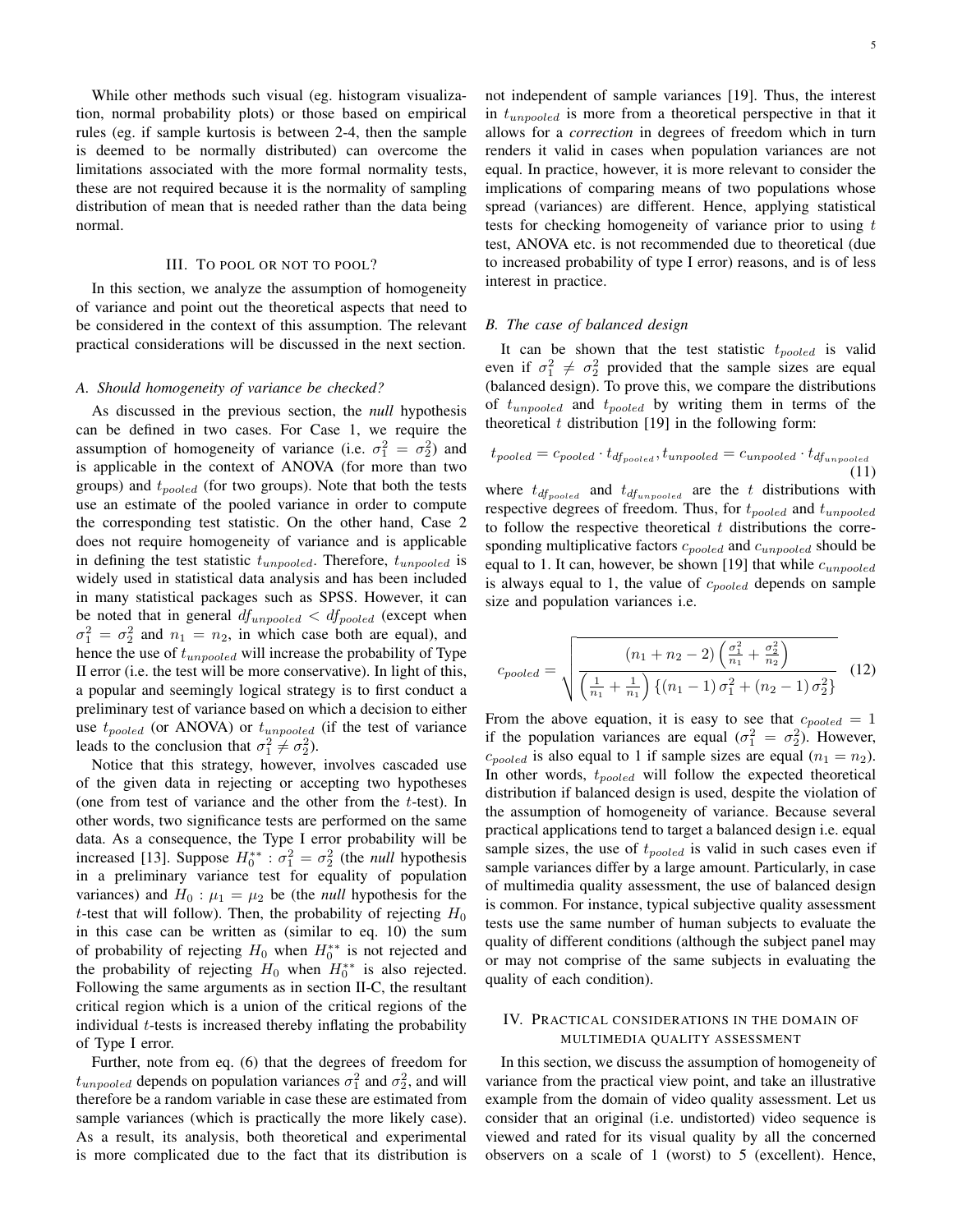

Fig. 2: Illustration of treatment effects  $QP_1$  and  $QP_2$ . The shift in location does not alter the variance of the groups. The values of  $\mu_1$ ,  $\mu_2$  and  $\mu_3$  are assumed for illustration only. Figure best viewed in color.

this set of individual ratings forms the population of interest  $P_{ora}$  for this condition (i.e. undistorted video). We can express each element of  $P_{org}$  as  $P_{org}^{(i)} = \mu_{org} + \epsilon_i$  where  $\mu_{org}$  is the mean of  $P_{org}$  and  $\epsilon_i$  denotes the random error (with zero mean and finite variance) that will be introduced in each individual rating. This error term can be used to take into account the fact that some observers may be more critical (so their corresponding ratings will be less than  $\mu_{\text{orq}}$ ) while others may be less critical (i.e. their ratings are expected to be higher than  $\mu_{\text{orq}}$ ) of the video quality. Suppose the said video is now compressed using two quantization parameter  $(QP)$ values  $QP_1$  and  $QP_2$  and  $QP_2 > QP_1$  ( $QP$  is employed in video compression as a measure to quantify quantization levels, higher QP implies higher quantization and in general lower video quality).

#### *A. The case of systematic treatment effect*

In the considered example, quantization can be considred as a treatment that is applied to the original video. Assuming all other conditions to be identical (i.e. same display, ambient light, viewing distance etc.), the treatments  $QP_1$  and  $QP_2$ will decrease the video quality and essentially cause a shift in means (MOS). In other words, the intervention in original video will result in shifted (in location) version of the population  $P_{org}$ , as shown in Figure 2. Let  $\mu_{QP_1}$  and  $\mu_{QP_2}$  denote the means of the populations  $P_{QP_1}$  and  $P_{QP_2}$ , respectively. Then, if these treatments have a systematic effect on video quality, we can express the elements of the corresponding populations as  $P_{QP_1}^{(i)} = \mu_{org} + E_{QP_1} + \epsilon_i$  and  $P_{QP_2}^{(i)} = \mu_{org} + E_{QP_2} + \epsilon_i$ . Here  $E_{QP_1}$  and  $E_{QP_2}$  are the effects of the treatments  $QP_1$ and  $QP_2$ , respectively. Hence, the quality scores for the new conditions are shifted from  $\mu_{org}$  by an amount triggered by the visible impact of the treatments on the video quality, and can be quantified by  $E_{QP_1}$  and  $E_{QP_2}$ . In the example shown in Figure 2,  $E_{QP_1} = -1.2$  and  $E_{QP_2} = -3.1$  (negative values are indicative of decrease in video quality). Notice that the resulting populations  $P_{QP_1}$  and  $P_{QP_2}$  will have the same variance as  $P_{org}$  because the treatments  $(QP_1 \text{ and } QP_2)$  will cause systematic changes in individual ratings (i.e. observers

who were more critical in case of original video will remain so for the new conditions also). In the alternate case, if the treatments do not cause any changes in the opinion scores i.e the effect is not visible to the observers (i.e.  $E_{QP_1} = 0$  and  $E_{QP_2} = 0$ , then the three populations will be the same and one can conclude that the treatments do not lead to statistically significant differences in means (MOS).

# *B. The case of heterogeneous variances*

In the third case, if the treatments  $QP_1$  and  $QP_2$  do not introduce systematic effect on video quality, then the individual opinion scores may randomly increase (video quality improves visibly according to some observers), decrease (video quality degrades visibly according to some observers) or remain the same (video quality levels remains same as without any treatment). In such case, we can say that the treatments caused the ratings to become heterogeneous because apart from the inherent random error  $(\epsilon_i)$ , the varying values of  $E_{QP_1}$  and  $E_{QP_2}$  will introduce additional and possibly different variations in  $P_{QP_1}$  and  $P_{QP_2}$ . Consequently, the variances of the three populations  $P_{org}$ ,  $P_{QP_1}$  and  $P_{QP_2}$  will be different. Hence, testing if  $\mu_{org} = \mu_{QP_1} = \mu_{QP_2}$  may not be useful since the populations will be different in any case. Practically, such cases are of less interest because one generally knows the effect of a given treatment *apriori* (in the given example of video compression, it is known  $QP_1$  and  $QP_2$  will lower video quality levels as compared to the original video) and statistical tests help to establish if the observed differences due to the treatment are merely due to chance (i.e. due to sampling error) or not.

If the population variances are unequal, it may point out to 2 possibilities: (1) additional factors may have crept in, (2) the observers have not been consistent in their ratings. The first possibility is generally minimized by careful experimental design including training sessions at the beginning of the test to ensure that the participants have understood the task well. The effect of second possibility is mitigated by rejecting outliers i.e. inconsistent observers that can cause variance to change are removed from further studies or analysis.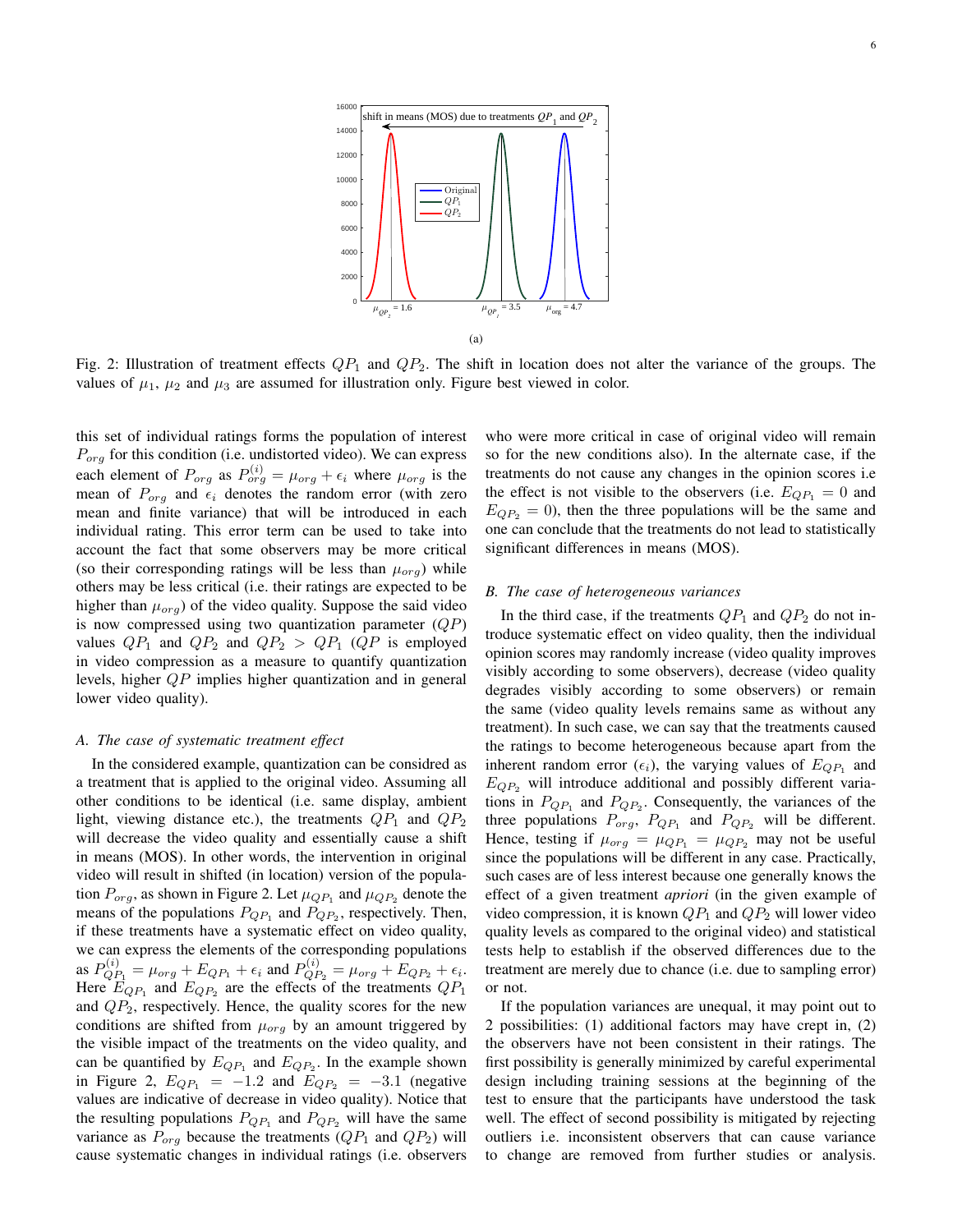Such outlier rejection is well accepted and recommended in multimedia quality analysis, and well documented outlier rejection strategies exist [14], [20]. Therefore, outlier rejection provides indirect support for the assumption of homogeneity of variance, even though the explicit goal is to remove data points which might be *dissimilar* rather than making the variances of groups similar. In other words, experimental design in subjective tests for quality will help to ensure that the variances of the groups to be analyzed are similar. In general, the issue of heterogeneous group variances can be avoided [21] if proper experimental guidelines have been followed. In other words, Case 2 (i.e. samples/groups drawn from different populations with same population mean) may be practically less useful although it is perfectly valid for theoretical analysis. In summary, careful experimental design is more crucial for reliable statistical analysis and comparisons rather than focusing on homogeneity of variance and/or distributional assumptions (data normality).

It may also be noted that while the use of  $t_{pooled}$ , ANOVA requires that population variances are equal, it does not imply that sample/group variances be exactly equal. Rather the said variances should be similar. This can be quantified by computing the ratio of maximum to minimum group variance. Empirically, if the said ratio is greater than or less than  $1/4 (= 0.25)$ , then the population variances can be deemed to be unequal. In such case, it may not be meaningful to conduct t-test or ANOVA because the samples are likely to be drawn from two different populations.

## *C. Comparing groups with different variances*

Homogeneity of variance condition should be viewed in the light of practical considerations and not as a constraint. Therefore, it can be assessed via the empirical rule in order to obtain information about the presence of groups/samples that may have very different variances as compared to the remaining ones, and might suggest the possibility that the samples are taken from different populations (in which case comparing the means via  $t_{unpooled}$  or other test which does not use pooled variance may be less meaningful). Once again, practical context should be used to ascertain if unequal variance condition is reasonable in view of the goals of analysis. For instance, it is possible that only a fraction of groups may violate this condition in which case the possible reasons can be examined. In other cases, such groups could possibly be removed from analysis. As discussed in section III-B, in theory  $t_{pooled}$ , ANOVA are in any case not affected by unequal variance if balanced design (equal sample size) is employed. Therefore experimental design should target balanced design as far as possible (in multimedia quality estimation, balanced design are common). Nevertheless, practically it may be more insightful to analyze the possible reasons and consequences of unequal variance rather than merely applying the statistical tests.

As discussed, Case 2 is valid from a theoretical perspective but is of less interest in practice. In other words, the implications of comparing  $k$  samples whose corresponding populations have different variances but with equal means i.e.

TABLE I: Description of distribution types and their characteristics.

| Type         | Parameters      | Shape                   | Kurtosis |
|--------------|-----------------|-------------------------|----------|
|              | $a = 0.5$ ,     | symmetric,              |          |
| <b>B</b> eta | $b = 0.5$       | bimodal (two peaks)     | 1.5      |
|              |                 | decaying curve,         |          |
| Exponential  | $\lambda = 0.5$ | non-symmetric           | Q        |
|              | $\mu = 0$ ,     | bell-shaped, symmetric, |          |
| Normal       | $\sigma=1$      | unimodal (one peak)     | 3        |
|              | $a=0,$          | flat (no peaks),        |          |
| Uniform      | $b=1$           | symmetric               | 1.8      |

 $\mu_1 = \mu_2 = ... = \mu_k$ , should also be noted. In this context, it is useful to point out that MOS is sometimes not the most accurate measure of multimedia quality, and other measures may be required to supplement it. For instance, the authors in [22] proposed the use of SOS (standard deviation of opinion scores) while Ref. [23] suggested using PDU (percentage dissatisfied users) in addition to MOS. Note that measures such as SOS, PDU can be different even if corresponding population MOS are equal. Such cases will arise if groups (samples) from different populations (with same population means) are compared, and may not lead to meaningful analysis of perceptual quality and/or user satisfaction levels.

## V. EXPERIMENTAL RESULTS AND DISCUSSION

In the first set of experiments, we investigate the effect of type of distribution that the sample follows. We considered four different types of distributions (from which random numbers were generated to simulate sample observations), and these are summarized in Table I. Note that the parameters for these distributions were chosen in order to result in diverse shapes (in terms of symmetry, number of peaks etc.). The kurtosis values reported in Table I reflect this.

As an example, we use ANOVA, and study the sampling distribution of  $F$  when the samples follow the distributions mentioned in Table I. We consider 5 groups  $(k = 5)$ , equal number of observations in each group  $(n_i = n = 25)$ , and ensured that the groups have similar variances. Thus, we represent the sample for exponential distribution as  $S_{exp}$  =  $[d_{1exp} d_{2exp} d_{3exp} d_{4exp} d_{5exp}]$ . Here  $d_{1exp}$  to  $d_{5exp}$  are 25dimensional column vectors representing the groups. Similarly, we can define the samples for other distributions i.e.  $S_{beta}$ ,  $S_{normal}$  and  $S_{uniform}$ .

Since our goal was to study the sampling distribution of F in ANOVA,  $S_{exp}$ ,  $S_{beta}$ ,  $S_{normal}$  and  $S_{uniform}$  were generated randomly in each iteration, making sure the that observations followed the respective distributions. The sampling distributions of  $F$  for each case are shown in Figure 3. The number of iterations  $N_{iter} = 10^5$ . We have also plotted (represented by continuous line) the theoretical F distribution with the corresponding degrees of freedom i.e.  $F(k-1, M-k) = F(4, 120)$  for comparison.

We can make the following two observations from this figure:

• The sampling distribution of  $F$  follows the theoretical F-distribution curve irrespective of the type of sample distribution. Thus, sample normality is not a prerequisite for  $F$  to be distributed according to  $F$ -distribution.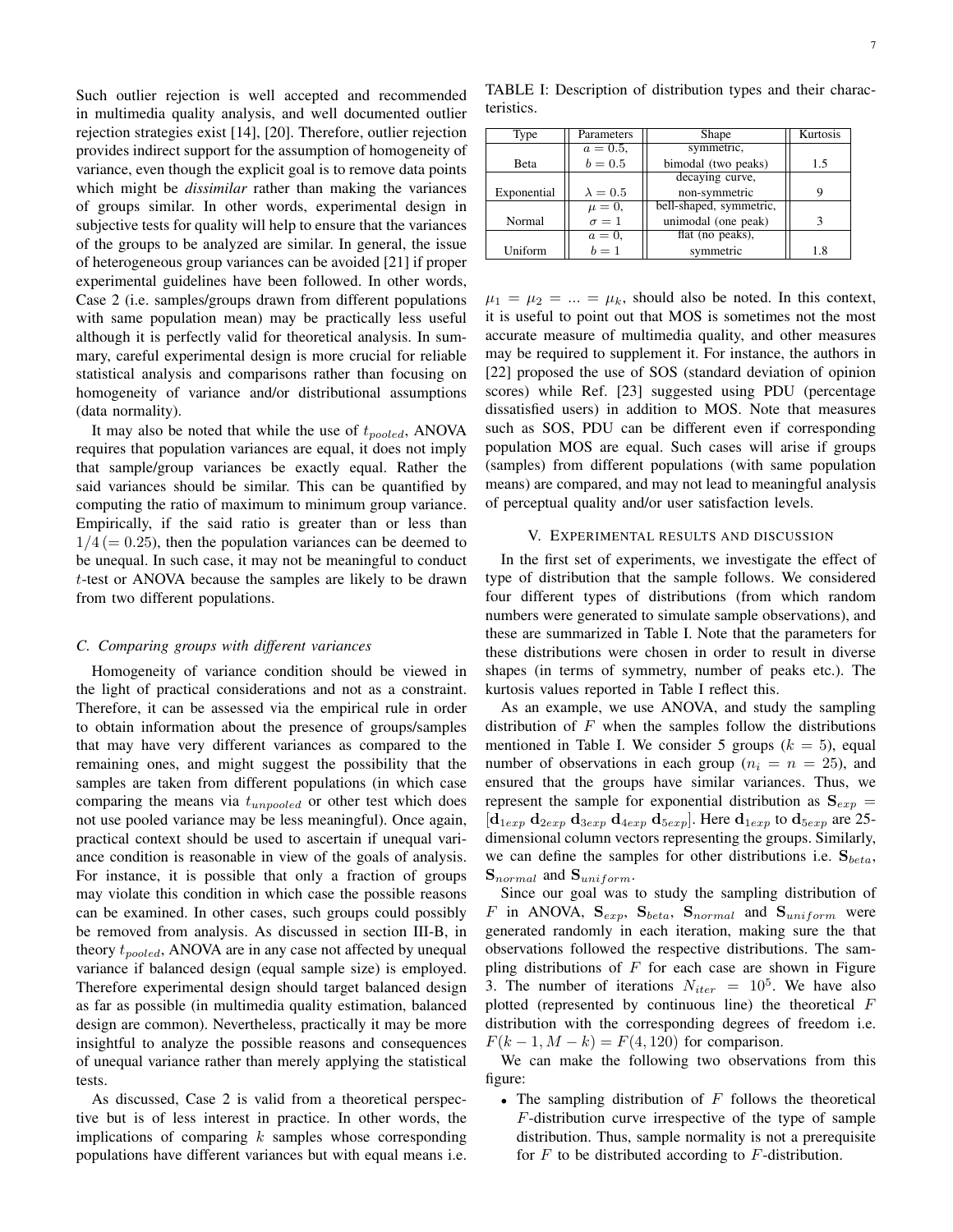

Fig. 3: Sampling distribution of  $F$  values when the samples follow the indicated distributions. In each plot, the continuous curve indicates the theoretical F-distribution with 4 and 120 degrees of freedom. Figure best viewed in color.

• Despite a small sample size  $(n = 25)$ , the sampling distribution of  $F$  approximates well the theoretical curve. Hence, as argued, in practice ANOVA (and other parametric tests) can be applied to approximate the theoretical distribution. Obviously, the approximations will improve with increasing sample size.

We can carry out similar analysis regarding the sampling distribution of the test statistic on real data. However, in practice we typically have only one sample since the subjective or objective experiment is not repeated for obvious reasons. Therefore, to generate the sampling distributions in such scenario, we employ the idea of resampling. Specifically, given two or more samples which are to be compared, we can create randomized versions of these under the assumption that the given samples are similar (i.e. assuming the *null* hypothesis to be true). To demonstrate this, we use raw opinion scores from the dataset described in [5] where a comparison of upscalers was performed at varying compression rates. Since we want to study the sampling distribution of  $F$  in ANOVA, we first selected three groups from the said data. These groups represent quality scores of three conditions evaluated by 26 observers. Thus, the group size was 26 ( $n_i = n = 26$ ). Other descriptive properties of the selected groups are summarized

TABLE II: Description of groups taken from [5].

|            | group 1       | group 2       | $group\ 3$    |
|------------|---------------|---------------|---------------|
| Mean (MOS) | 5.5769        | 7.3846        | 7.3077        |
| Variance   | 3.1338        | 3.2862        | 2.4615        |
| Kurtosis   | 1.7971        | 6.9602        | 6.4978        |
|            | unimodal,     | bi-modal,     | unimodal,     |
| Shape      | non-symmetric | non-symmetric | non-symmetric |

in Table II from which we note that none of the groups are normally distributed as indicated by very high or very low kurtosis values and their shapes. In addition, the group variances are similar.

First, we applied ANOVA to compare the resampled versions of the three groups (we employed  $10<sup>5</sup>$  randomizations under the *null* hypothesis) and, the resulting sampling distribution of  $F$  values is shown in Figure 4a. As expected, it approximates well the theoretical  $F$  distribution. To give another example, we show the sampling distribution of  $t_{pooled}$ when comparing group 1 and group 2 using the pooled  $t$ -test in Figure 4b. In this case also, the experimental distribution reasonably follows the theoretical  $t$ -distribution.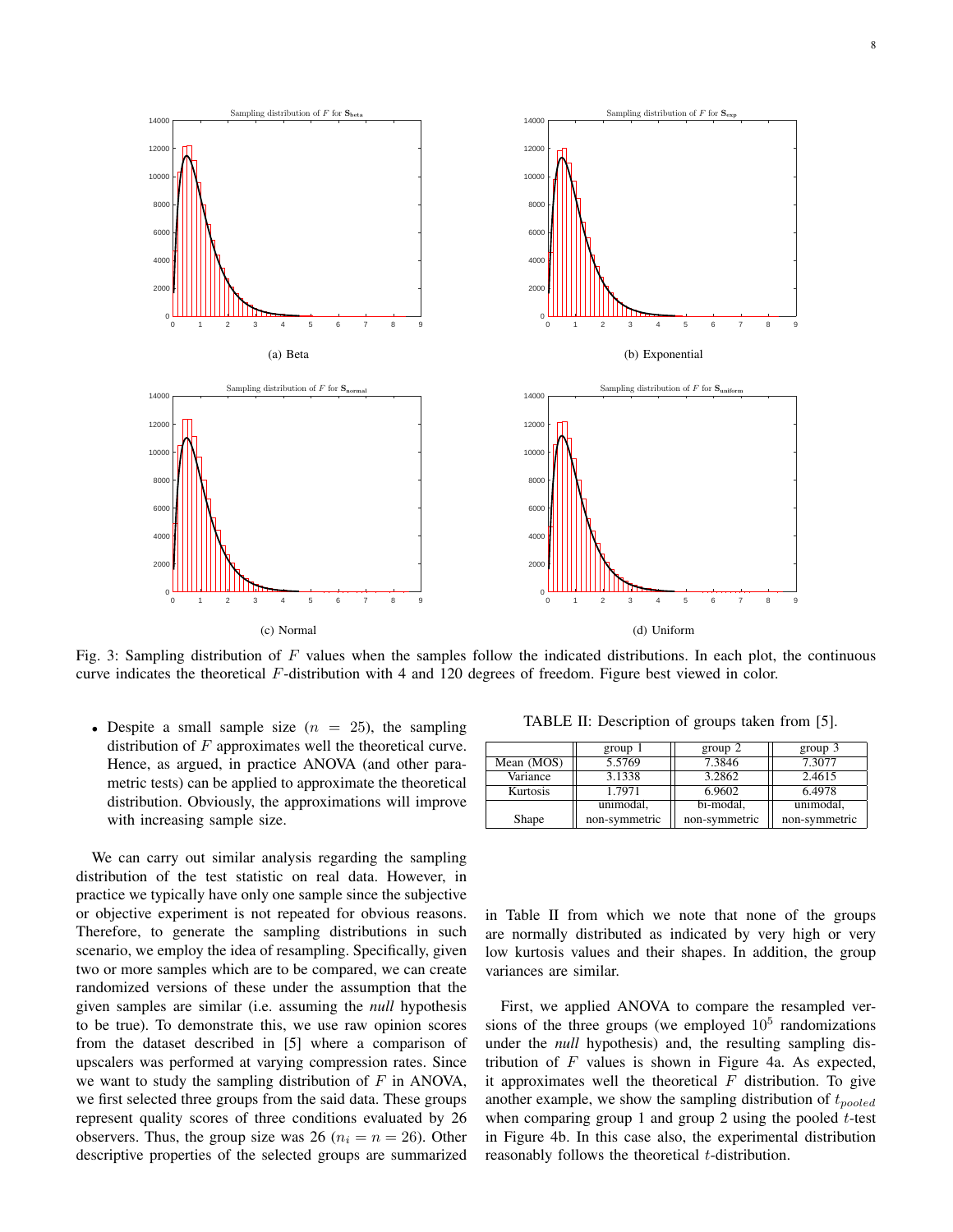

Fig. 4: Sampling distribution of F and  $t_{pooled}$  values for the groups of data taken from [5]. The groups are summarized in Table II. In each plot, the continuous curve indicates the corresponding theoretical distribution. Figure best viewed in color.

### VI. PRACTICAL RECOMMENDATIONS

Based on the theoretical and experimental analysis in previous sections, it is clear that the application of parametric tests should focus on the consequences of the assumptions in these tests. The practical recommendations towards using the tests are highlighted in the right flow diagram in Figure 1, and are summarized in the following.

Applying normality checks on given data is neither required nor recommended as the CLT provides information about the shape and parameters of the sampling distribution of mean. Instead the more important consideration is whether mean (MOS) adequately represents the desired information from the sample(s). For instance, mean is a useful measure of central tendency in case of many symmetric distributions (not necessarily normal). Moreover, mean is still a practically useful statistic even if there are few outliers (skewness) in the data. In all such cases, parametric tests are practically meaningful for statistical analysis.

Homogeneity of variance should be exploited to obtain further insights into the data, and therefore not be viewed as a bottleneck for the purpose of statistical testing. To that end, the empirical rule (refer to section IV-B) should be applied to detect the presence of groups/samples that may have very different variances as compared to the remaining ones. If such groups exist, then the corresponding conditions should be revisited to find possible reasons for unequal variance. Consequently, if unequal variance condition is practically reasonable (or such groups can be removed),  $t_{pooled}$  or ANOVA can be used. A balanced experimental design (equal sample size) would therefore be preferable in such cases (recall from section III-B both the tests are not affected by unequal variance if group/sample sizes are same).

The use of nonparametric tests is recommended if mean is not a suitable summary statistic of the data to be analyzed. Note that nonparametric tests should not be used merely because the given data is *nonnormal*. Rather they should be used to generate the sampling distribution of the desired test statistic.

In summary, analysis of data pertaining to multimedia quality using mean (average) as a test statistic should focus on experimental design (this includes the selection of challenging content recruiting adequate number of human subjects with possible emphasis on balanced design, conditions to be evaluated, and the final goal of analysis) rather than emphasizing distributional assumptions, equal variance condition or resorting to multiple hypothesis tests. However, if mean is not a suitable test statistic, then nonparametric tests can be used by leveraging the power of computers to construct empirical sampling distribution of the desired test statistic.

## VII. CONCLUDING REMARKS

Parametric tests provide a theoretical framework for drawing statistical inferences from the data and thus help in formulating well grounded recommendations. However, the application of these tests and interpretation of the results require some care in the light of the assumptions required in these tests. To that end, we revisited the theoretical formulations and clarified the role of the assumption of normality and homogeneity of variance. By analyzing the sampling distribution of the test statistics, we argued that the more appropriate question to be asked before deploying parametric tests is whether the test statistic follows the corresponding distribution or not (instead of the data following any specific distribution). We also emphasized that the said assumptions should not be viewed as constraints on the data. Instead it is more important to focus on their practical implications.

The presented analysis is particularly relevant in the context of multimedia quality assessment because the said issues have not been emphasized enough in the corresponding literature. We also made practical recommendations in order to avoid the theoretical issues related to multiple hypothesis testing. Even though the targeted application was multimedia quality estimation, the theoretical arguments and the recommendations are expected to be useful in several other areas (such as medical data analysis, information retrieval, natural language processing etc.) where parametric tests are widely used. In or-